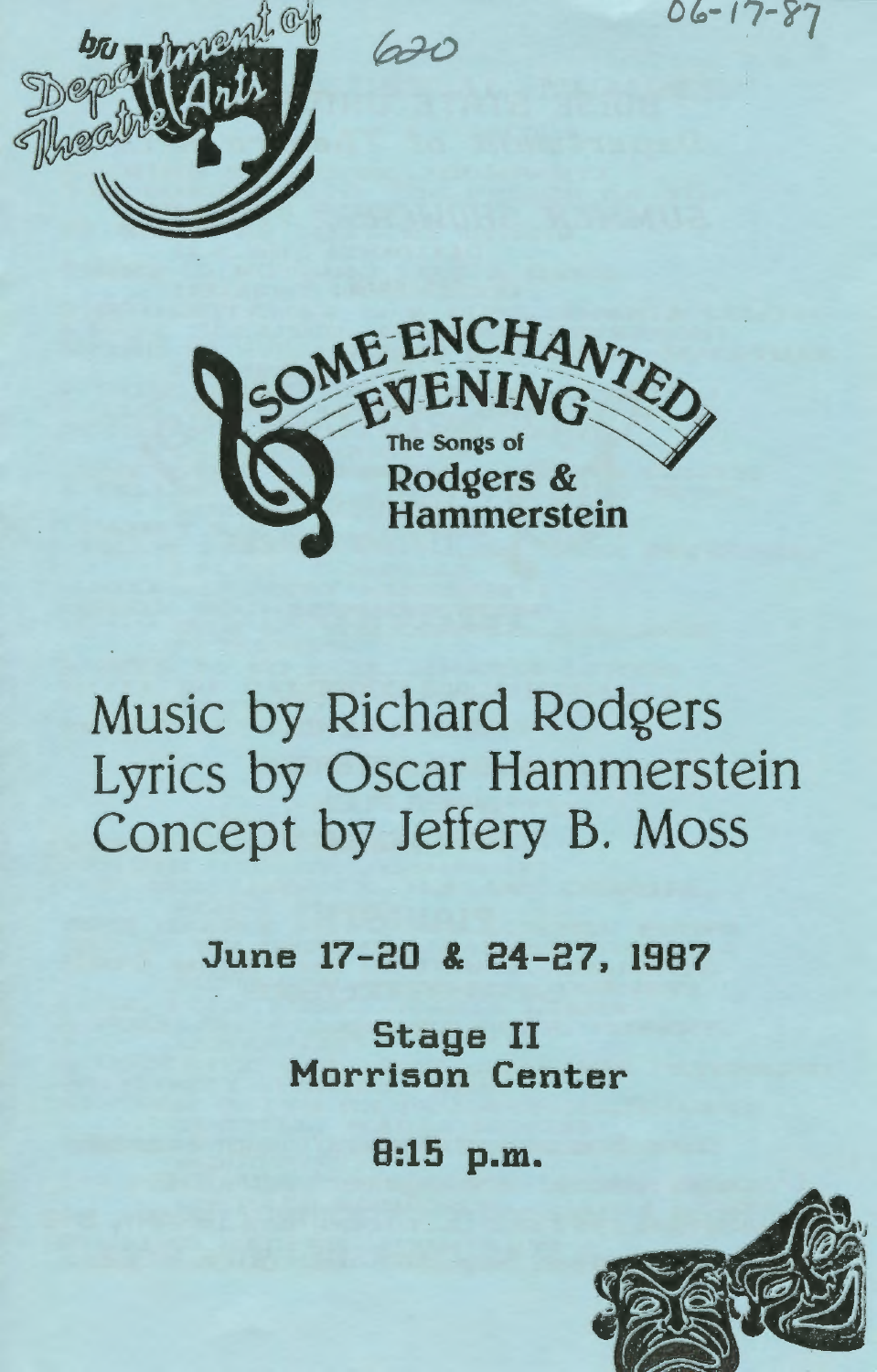### BOISE STATE UNIVERSITY *Department of Theatre Arts*

#### SUMMER SHOWCASE THEATRE

PRESENTS



#### **PERFORMERS**

LALANI COGDILL MARIA R. LEWIS LE~~HS VALERIE PETERSON JAMES PUGH ROBERT WOODBURY

#### PIANISTS

LAURA BORGOLTHAUS LUANN FIFE

"Some Enchanted Evening" is presented through special arrangement with THE RODGERS & HAMMERSTEIN THEATRE LIBRARY, 598 Madison Avenue, New YorK, New YorK 10022.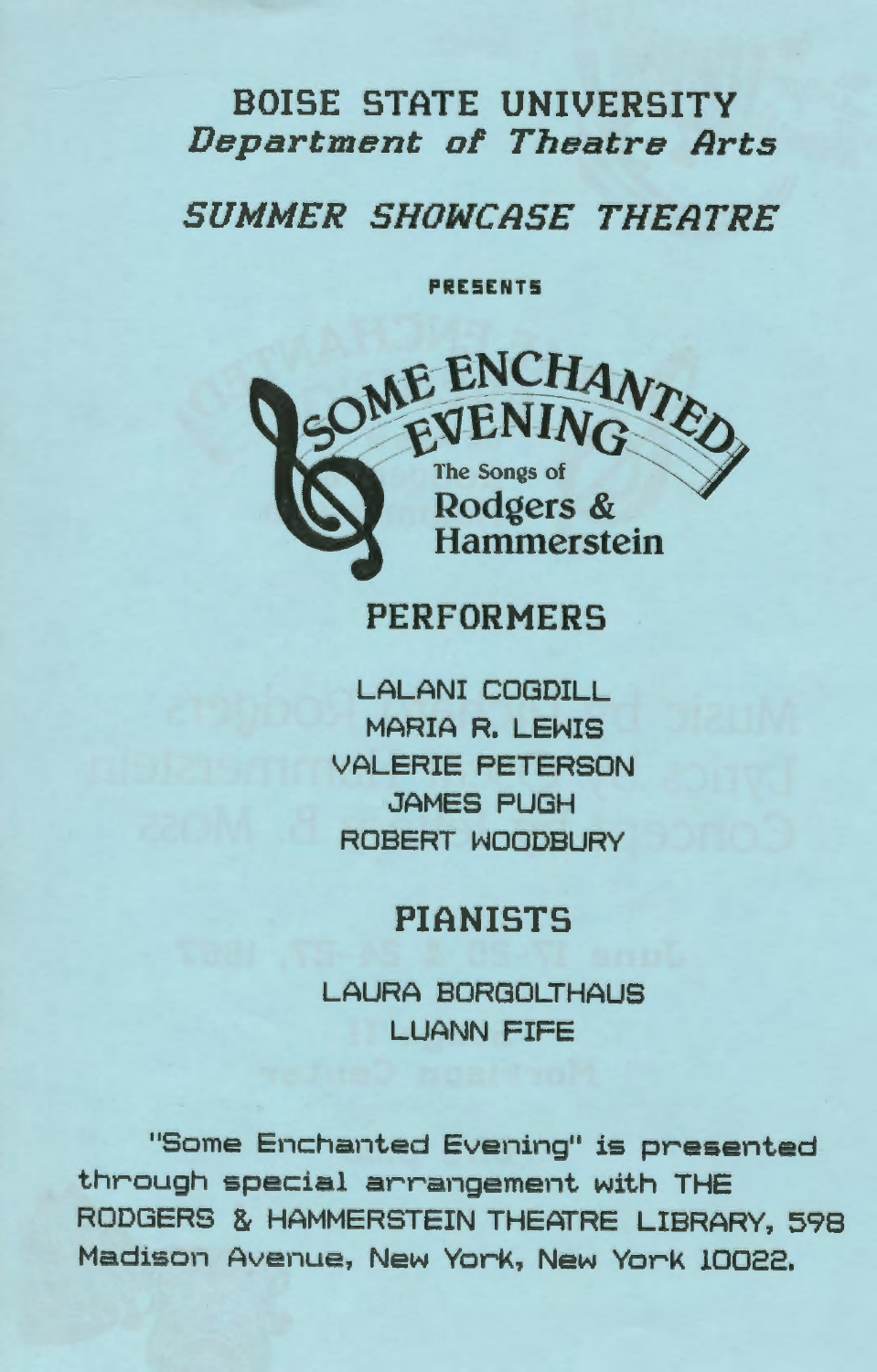#### MUSICAL NUMBERS

#### ACT I

OPENING SEQUENCE....(COMPANY) THE SURREY WITH THE FRINGE ON TOP **CJAMES PUGH)** IT MIGHT AS WELL BE SPRING [LALANI COGDILL] 'THERE IS NOTHING LIKE A DAME CROBERT WOODBURY] THE GENTLEMAN IS A DDPE....(MARIA LEWIS)<br>I HAVE DREAMED....(VALERIE PETERSON) GRAND NIGHT AGITATO and VOCAL OVERTURE CCOMPANYl A WONDERFUL GUY....(LALANI COGDILL) HELLO, YOUNG LOVERS....(COMPANY) IF I LOVED YOU.... (JAMES PUGH. LALANI COGDILL] SOMETHING WONDERFUL..... (MARIA LEWIS) A FELLOW NEEDS A GIRL GJAMES PUGH, I CAIN'T SAY NO ... [MARIA LEWIS] I ENJOY BEING A GIRL .... (VALERIE PETERSON. LALANI COGDILL] MARIA....(ROBERT WOODBURY) LONELY ROOM....(JAMES PUGH) IN MY OWN LITTLE CORNER.... (VALERIE PETERSON] A BELL IS NO BELL....(MARIA LEWIS) SHALL WE DANCE....(LALANI COGDILL. COMPANYl FINALE ACT I....(COMPANY) INTERMISSION ACT II

ENTR'ACTE....(PIANISTS) OPENING MEDLEY....(COMPANY) TWIN SOLILOQUIES .... (LALANI COGDILL, .:JAMES PUGH] THIS NEARLY WAS MINE....(JAMES PUGH) OUT OF MY DREAMS....(LALANI COGDILL)

DON'T MARRY ME SEQUENCE....(VALERIE<br>PETERSON, ROBERT WOODBURY) LOVE, LOOK AWAY .... (MARIA LEWIS)

A PUZZLEMENT....(JAMES PUGH, ROBERT WOODBURYl

A COCKEYED OPTIMIST.... (VALERIE PETERSON) SOLILOQUY .... (JAMES PUGH)

SIXTEEN GOING ON SEVENTEEN....(LALANI COGDILL, MARIA LEWIS)

YOUNGER THAN SPRINGTIME....(ROBERT WOODBURY]

I'M GONNA WASH THAT MAN RIGHT OUT-A MY HAIR SEQUENCE.... (MARIA LEWIS,

LA LANI COGDILL, VALERIE PETERSON)<br>CLOSING MEDLEY .... (COMPANY) SOME ENCHANTED EVENING....(COMPANY)